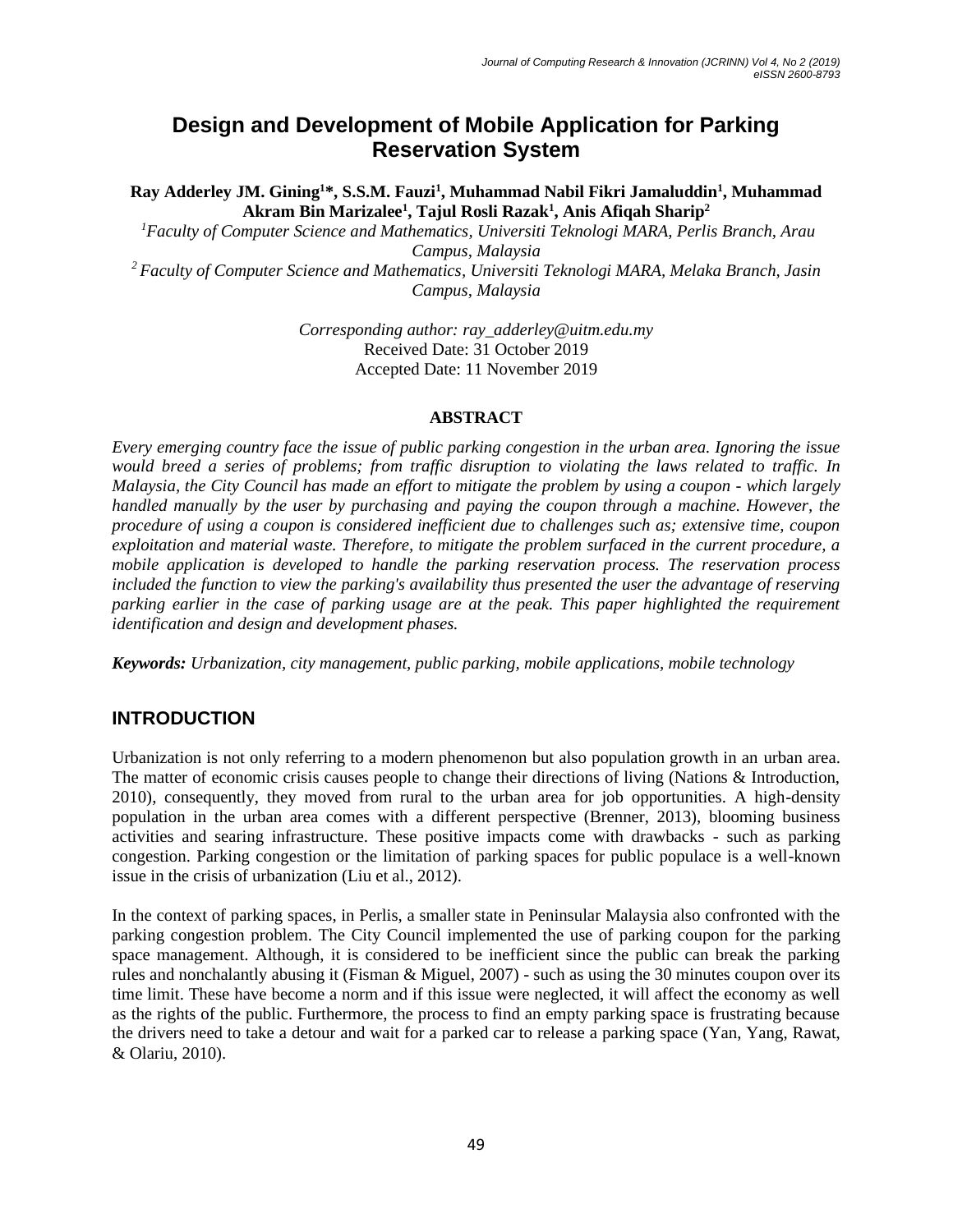Thus, there is a need for research to find a solution to solve or at least mitigate the issue. With the emergence of mobile technologies, which allow a mobile device to communicate with each other (Rico, Sancho, Cendon, & Camus, 2013), the application of this technology can contribute towards exploring the solutions to solve the parking management issue.

The objective of this paper is to develop a prototype of Android mobile application which serves as the means for parking reservation management. The prototype would be able to reduce the time consumed in reserving empty parking spaces for people to use, mitigating the issues of the current coupon purchase procedure.

This paper is organized as follows; the first section introduces the motivation and objective of the paper. Some related works described in the second section, followed by the discussion about the methodology in the third section. In the fourth section, the result and discussion are presented and the paper is concluded in the final section.

## **RELATED WORKS**

### **Manual Coupon**

The first approach is the manual method which is used by the City Council in Perlis. The City Council produces a physical coupon which is sold to the public for parking reservation. It needs to be displayed clearly on a parked car for City Council staff observational purposes - usually on the car front dashboard. This manual method had issues with user ethics, parking management, and resources wastes. Buying the coupon designates the right for the buyer to use a parking space in the covered area. Although, there are cases which the buyer uses a used coupon to pay for their parking use, which indicates the problem of user ethics. However, the City Council combated this issue by sending their staff to check for cars that parked illegally by manually checking the detail of the coupon displayed on the car dashboard. Nonetheless, the solution is poor as it is time-consuming and wasting labour resources. Another issue with resources is the coupon itself, which uses paper as its material and needed to be mass-produced. On the side of the parking user, aside for ethical issues, it is time-consuming for them to search for empty parking to use, and they also need to use a physical object to scratch open the coupon every time they needed to apply it.

### **Padiyo Mobile Apps**



Figure 1: Padiyo Mobile Apps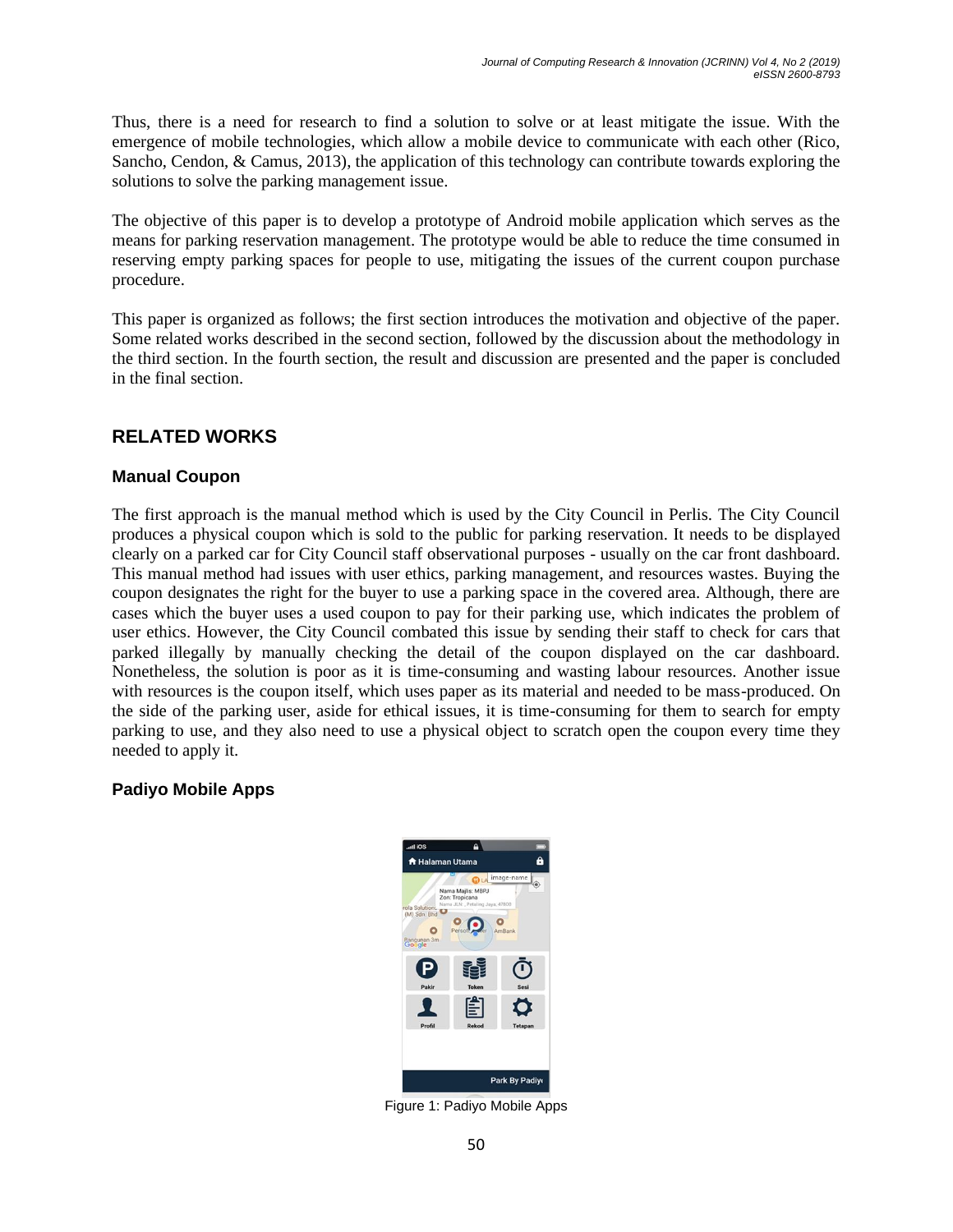PADIYO mobile application allows car owners to pay their parking fees via the apps. The primary issue of searching for coupon machine is eliminated. Even though the user is in an unfamiliar area, the information about the parking spaces will be identified automatically by the apps - which includes the supported local council, the area, and charges of the parking space they wanted to use. Additional features such as a reminder for parking validity is also included. The use of e-Wallet technology making sure it is easy for the user to convert their money into tokens which are used to the parking payment. ("Padiyo | PARK PAY HASSLE-FREE," n.d.).

### **Parking.sg Mobile Apps**



Figure 2: Parking.sg Mobile Apps

The third related work is Parking.sg, a mobile app which provides the features for its user to pay for their short-term parking charges. This app can be used in conjunction with the existing coupon-based public car parking spaces - it serves as a better alternative for the user for parking charges payment. Information such as vehicle number, the parking space, parking duration, and payment using debit or credit card are needed before using the parking space. Parking period extension is also possible through using the app.

### **Comparison of Related Works**

|  |  |  | Table 1: Related works comparison |
|--|--|--|-----------------------------------|
|--|--|--|-----------------------------------|

|                          | <b>Physical</b><br>object | <b>Internet</b><br><b>Connectivity System</b> | Login | Law<br>enforcing<br>monitoring | <b>Parking</b><br>allocation<br>availability |
|--------------------------|---------------------------|-----------------------------------------------|-------|--------------------------------|----------------------------------------------|
| Coupon<br><b>Parking</b> |                           |                                               |       |                                |                                              |
| Padiyo                   |                           |                                               |       |                                |                                              |
| Parking.SG               |                           |                                               | X     |                                |                                              |

least efficient since it only provides two of the listed features. The prototype for this project, My Public Parking (MPP) mobile application, would not resolve all the problem faced by these related works. Rather, it focuses to mitigate the problem faced by the Perlis City Council concerning with the public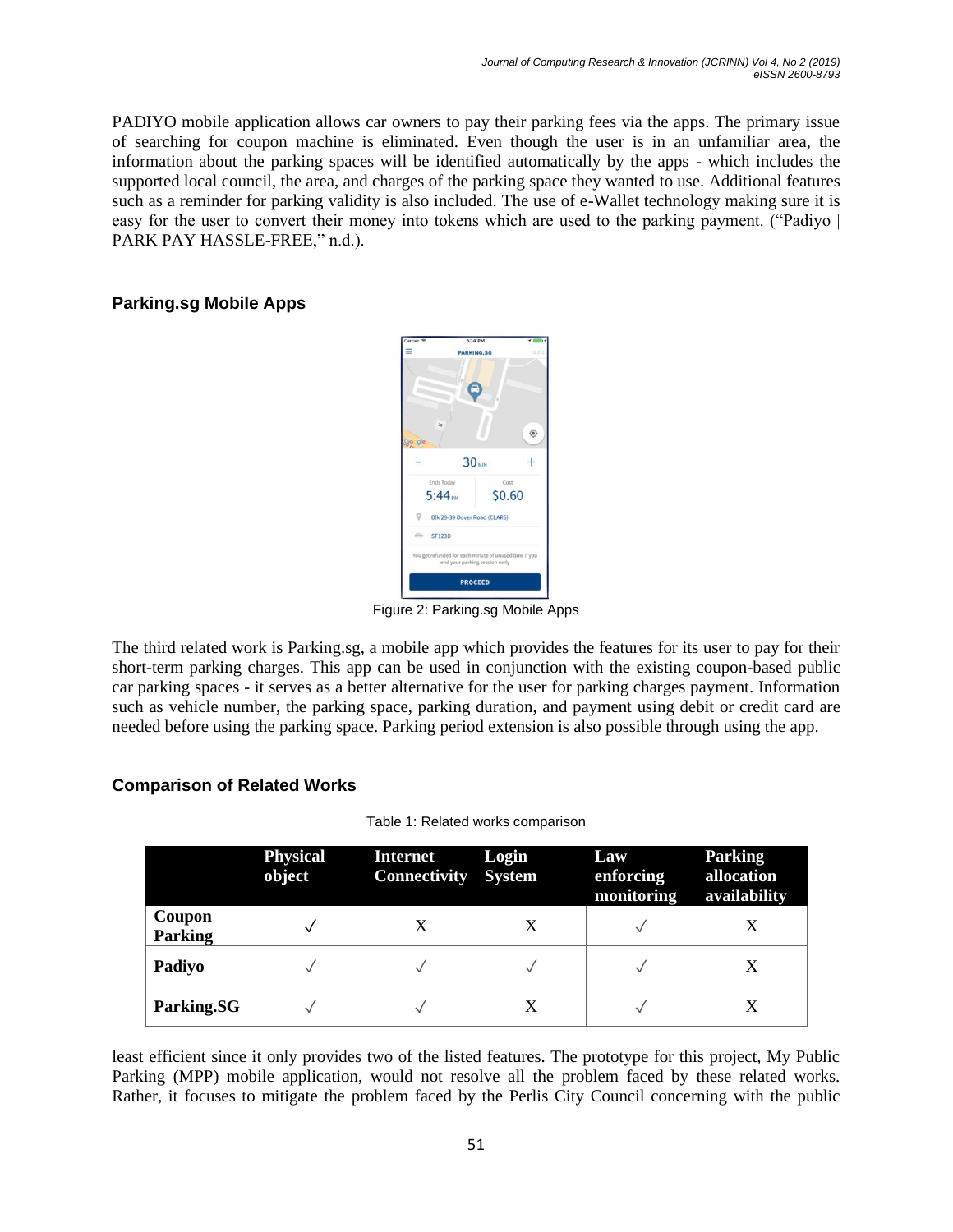parking spaces. The Perlis City Council is currently using manual coupon parking which is described in the related works. MPP provides the feature of a parking reservation and a real-time monitoring feature that shows the availability of the parking spaces. Some limitation to MPP includes; authority was unable to use it for monitoring and payment purposes yet. Nevertheless, the objective of this prototype is to provide a means for parking users to plan their journey so that it can save them time in searching for parking at their destination, which in the same time could save material resources from producing physical coupon results to wastes.

## **METHODOLOGY**

The figure below shows the summarization of the applied research methodology. The first phase focuses on gathering information to develop the prototype - Requirement Identification. Followed by the second phase that based on the previous requirement, a design is created and the prototype is built based on the design. In this section, only two of the methodology are discussed; requirement identification and design and development.



Figure 3: Methodology (based on Prototyping Model)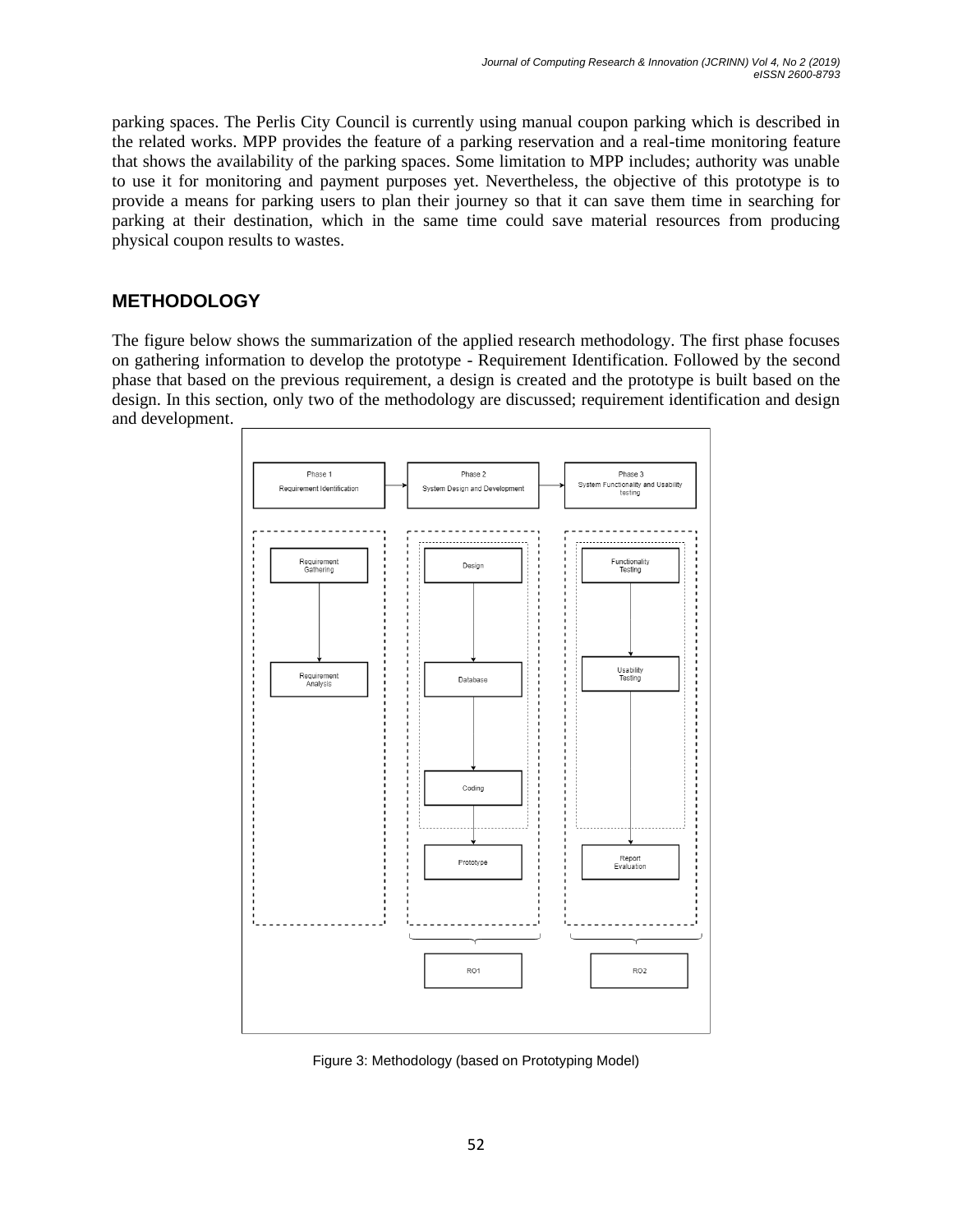### **Phase 1: Requirement Identification**

Requirement identification phases were introductory research in discovering the needed details which act as an affirmation of the requirements before developing the application.

There are two sub-phases in this phase; 1) requirement gathering where the data of the user requirements were collected by conducting two main activities; interviews and observation, and 2) requirement analysis, where the gathered requirement is translated into useful diagrams and informative tables that mainly assist the developer to visualise, document, specify and construct the artefacts of the application to be developed.

### **Phase 2: Design and Development**

The second phase is a crucial phase which focuses on the design and the development of the system based on the collected requirements on the previous phase.

This phase contained two sub-phases; 1) system design - designing the interface by using Android Studio, the database by using NoSQL with the support of Google Firebase, and 2) system development - which mostly consists of the coding process to implement the functionality indicated in the first phase, thus producing a complete mobile application prototype.

## **FINDINGS AND DISCUSSION**

The results of the interview indicated the target users highly preferred a platform that supports mobility, thus a mobile application is a better choice as it fulfils the user requirement. Other than that, the mobile apps requirements are further derived from conducting interviews with the target users - random citizen with cars, and observation. The interview consists of questions that need to be answered, with some suggestions from the users. Meanwhile, the observation is carried out by monitoring and recording the detailed process of parking in Arau, Perlis parking spaces. Through the review of the information gathered from the interview and observation session, the requirement for mobile application is determined. The requirements are divided into categories based on these priorities:

- i. M Mandatory requirements (something the system must do)
- ii. D Desirable requirements (something the system preferably should do)
- iii. O Optional requirements (something the system may do)

The table below shows the requirement list obtained from the two performed activities.

| A. FUNCTIONAL REQUIREMENTS |                                                      |                                                                                       |                 |  |
|----------------------------|------------------------------------------------------|---------------------------------------------------------------------------------------|-----------------|--|
| N <sub>o</sub>             | <b>Requirement</b><br><b>Requirement Description</b> |                                                                                       | <b>Priority</b> |  |
|                            | ID                                                   |                                                                                       |                 |  |
|                            | MPP 01                                               | <b>Authentication System (User)</b>                                                   |                 |  |
|                            | MPP 01 01                                            | New user register as user by providing the information.                               | M               |  |
| 2.                         | MPP 01 02                                            | User must enter email and password to login.                                          | M               |  |
| 3.                         | MPP 01 03                                            | Error message will alert user when login using invalid email or<br>password, or both. |                 |  |
| 4.                         | MPP 01 04                                            | Invalid email format message appears when register wrong format.                      |                 |  |
| 5.                         | MPP 01 05                                            | Invalid password format message appears when the user registers the                   |                 |  |

#### Table 2: Requirement List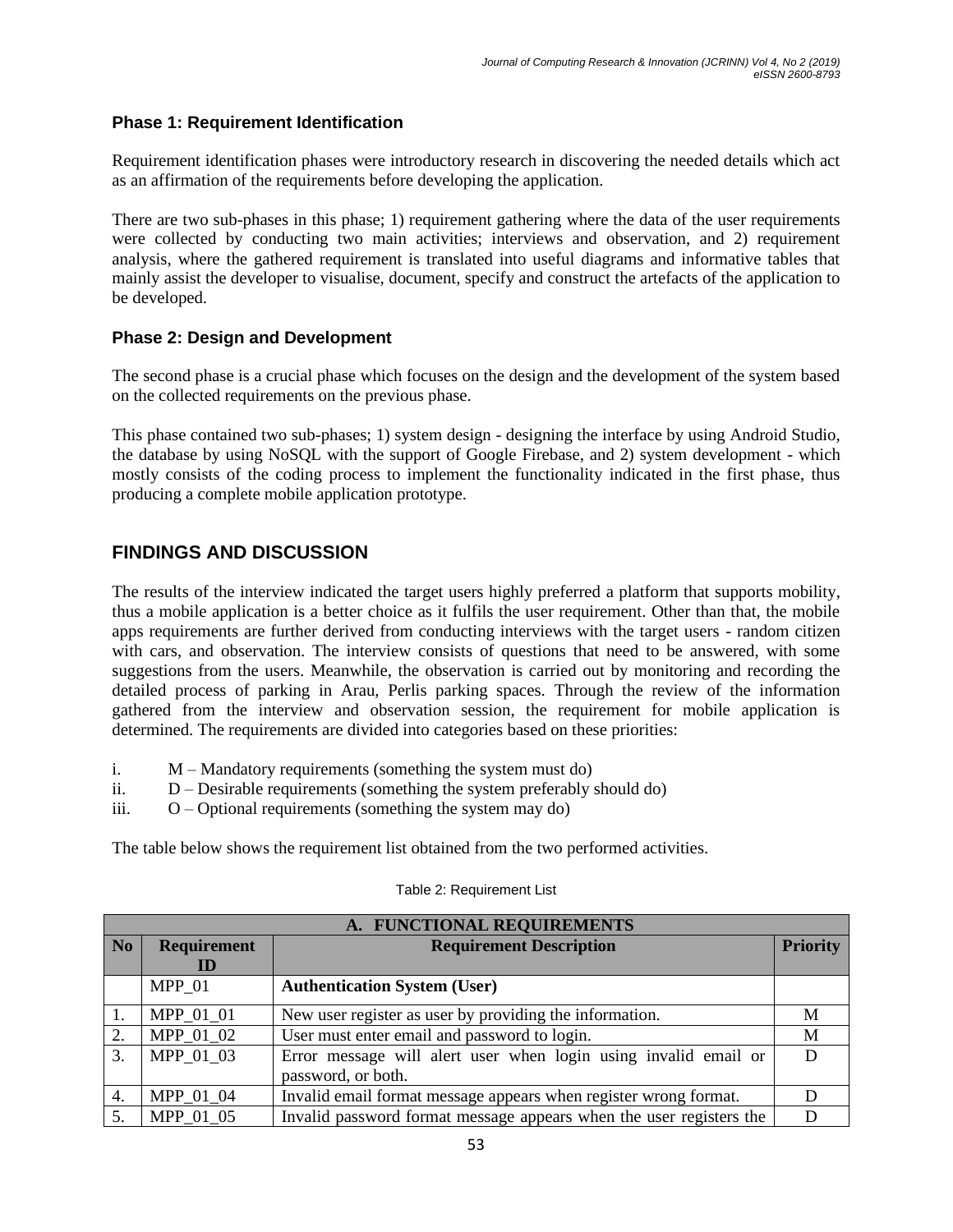|    |          | wrong format.                                                                   |  |
|----|----------|---------------------------------------------------------------------------------|--|
| v. | MP 01 06 | User will be redirected to the user's profile after logged in or<br>registered. |  |

These requirements are analysed and translated into modelling tools diagrams; Unified Modelling Language (UML) diagram which consists of the Class Diagram, Use Case Diagram and Activity Diagram.

|     | $MPP_02$  | <b>User Profile</b>                                                                                               |                |  |
|-----|-----------|-------------------------------------------------------------------------------------------------------------------|----------------|--|
| 7.  | MPP_02_01 | User is able to edit their personal information.                                                                  |                |  |
| 8.  | MPP_02_02 | User's information should be displayed at the user's profile page.                                                |                |  |
| 9.  | MPP_02_03 | User is able to upload or change their profile picture.                                                           | $\mathbf D$    |  |
| 10. | MPP_02_04 | The application should be able to detect the current user when they<br>close the application without signing out. | D              |  |
| 11. | MPP 02 05 | There is a back button in the edit profile section to go to the previous<br>page.                                 | D              |  |
| 12. | MPP_02_06 | User is able to change their email and password for authentication.                                               | D              |  |
|     | $MPP_03$  | <b>Browse Parking</b>                                                                                             |                |  |
| 13. | MPP_03_01 | User is able to reserve the button or parking slot.                                                               | M              |  |
| 14. | MPP_03_02 | User is able to check out the button from disable.                                                                | M              |  |
| 15. | MPP_03_03 | User is able to select parking area.                                                                              | $\mathbf D$    |  |
| 16. | MPP_03_04 | Alert message should notify the user before they confirm the reserve or<br>the checkout button.                   | D              |  |
| 17. | MPP_03_05 | Another user is able to notify the current reserve slot user for their next<br>booking.                           | D              |  |
| 18. | MPP_03_05 | There is a timer showing the current time left for the current slot.                                              | D              |  |
| 19. | MPP_03_06 | The slot will alert the user that time is running out.                                                            | D              |  |
|     | $MPP_04$  | <b>Parking History</b>                                                                                            |                |  |
| 20. | MPP_04_01 | User is able to view their reserve history.                                                                       | M              |  |
| 21. | MPP_04_02 | The history should sort to the latest reserve parking history.                                                    | M              |  |
| 22. | MPP_04_03 | User is able to delete the history.                                                                               | D              |  |
| 23. | MPP_04_04 | User is able to search the specific reserve history.                                                              | $\overline{O}$ |  |
| 24. | MPP 04 05 | History section should display understandable time of reserved parking.                                           | $\overline{O}$ |  |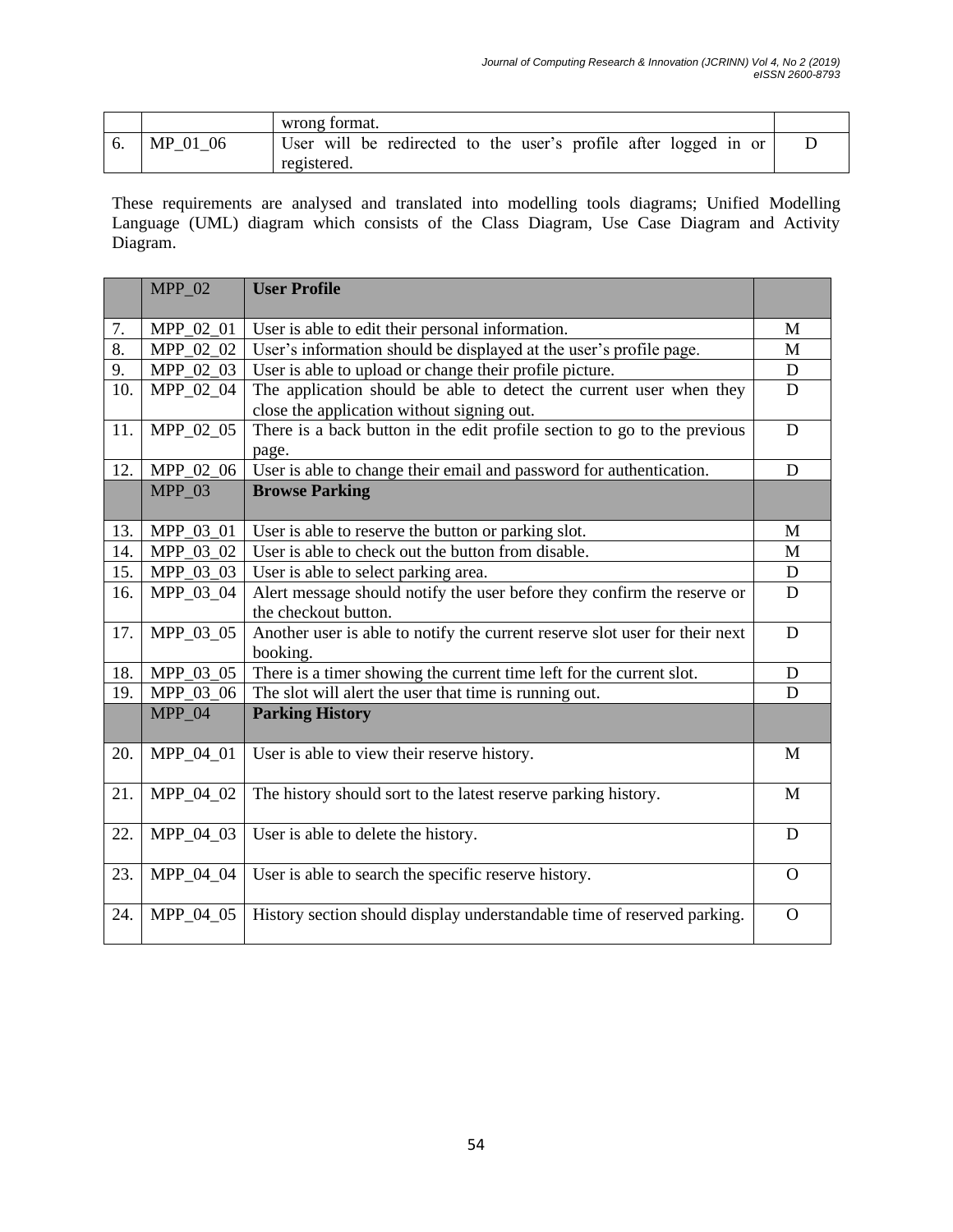

Figure 4: Class Diagram

The figure above shows the class diagram of the system. The diagram showed a static view of the system. The class diagrams are widely used to directly mapped with object-oriented languages, it is used during the system construction period.

The figure below shows the use case diagram of the system. The diagram shows two actors, first the Arau Communities which consist of people who uses public parking, and the admin actor who manages the data for the mobile application. The cases shown in the diagram are the requirement summarised into a simple case. The detailed activity for each case are translated in the activity diagram.



Figure 5: Use Case Diagram

The Activity Diagram shows the detailed process for both actors interaction with the system. For the sake of simplicity, only one Activity Diagram is included in this paper which is the registration process below.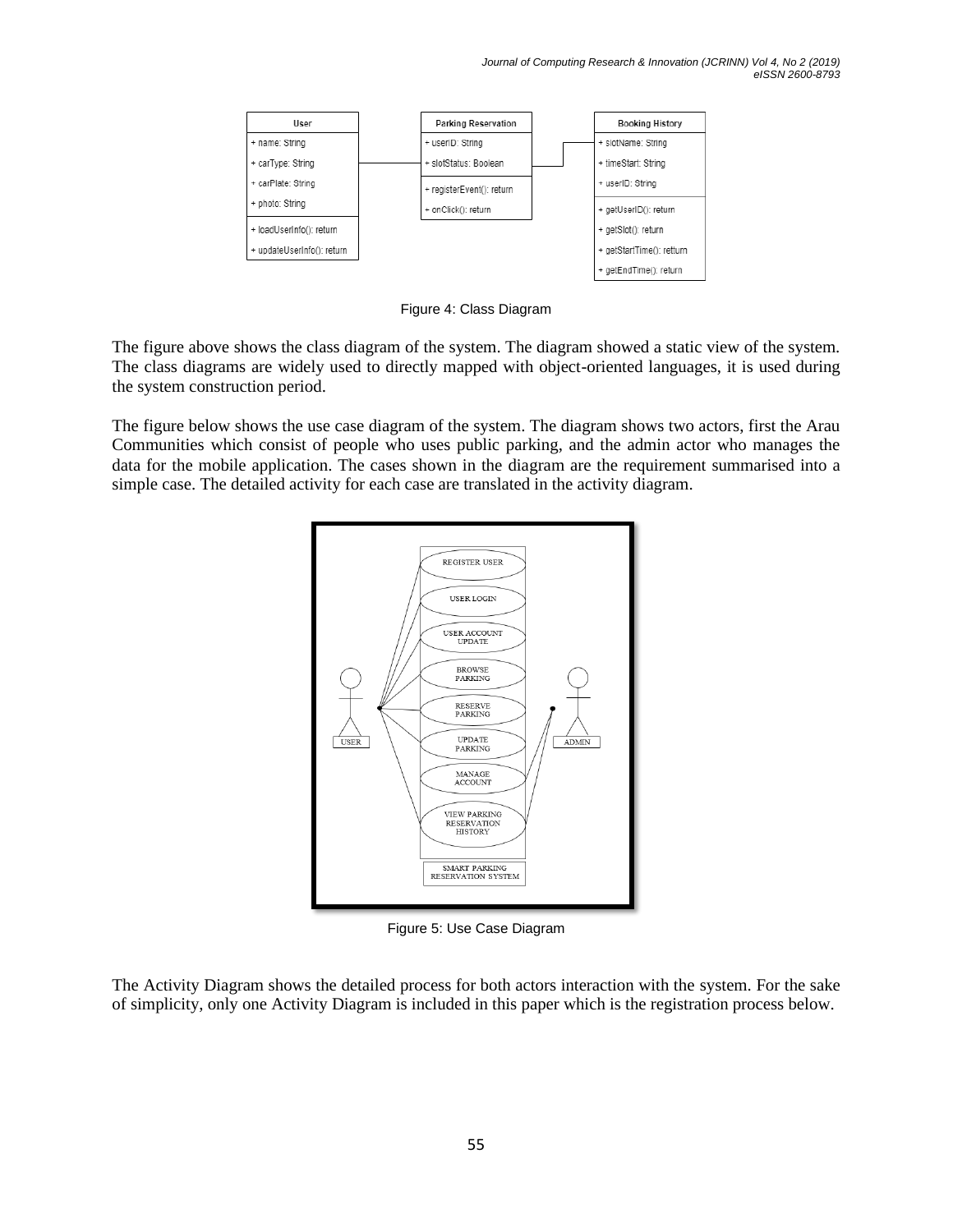

Figure 6: Activity Diagram for Registration Process

In the design and development phase, the activity started with user interface design. User interface (UI) design is the process of making interfaces in software or computerized devices with focused looks or style. Therefore, UI for mobile application is the graphical and usually touch-sensitive display on a mobile device. In addition to this matter, mobile devices have smaller screen size and touch-screen control. Hence, mobile UI needs to be simple and less in text field usage.



Figure 7: Parking Browser and Parking History page

Two figures above are the parking browser and parking history page. In the parking browser page, the user can view the empty or occupied parking. Green color indicates empty parking, while red is reserved by other users. Yellow color indicates the current user themselves. In the parking history, user's reservation history is shown. In this interface, the setting to show the parking history starts with the parking slot number. Then, it is followed by the date with a format of "YYYY-MM-DD". Next is the time the user starts parking which is in the format of 24 hour "HH:MM:SS" as the display, and the time for parking checkout follows right after. The value null means, the car is not checked out yet.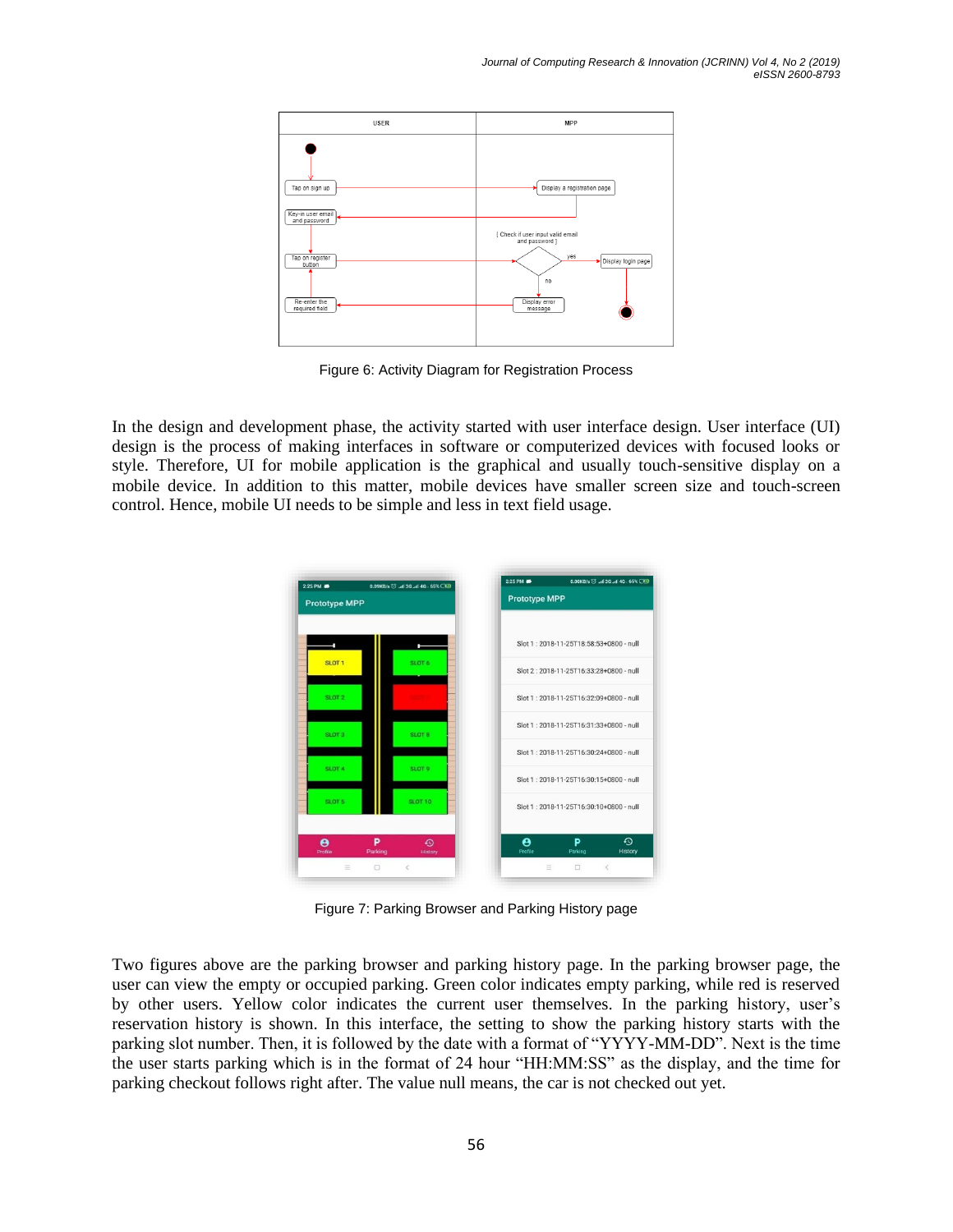For the database of the mobile application, Firebase will be used. Firebase provides a realtime database and backend as a service. The service provides the application developers with an Application Programming Interface (API) that allows the application data to be synchronized across clients and stored on firebase's cloud service.

Moreover, the firebase is a NoSQL database, a big JSON object where its user can store whatever they want inside it. Moreover, providing easier access and storing, firebase JSON uses no schema for the database, no tables or columns, but with only the combinations of key or value or both. The data sample for the mobile apps shown in JSON format is shown in the figure 9.



Figure 8: Firebase User table content



Figure 9: JSON data sample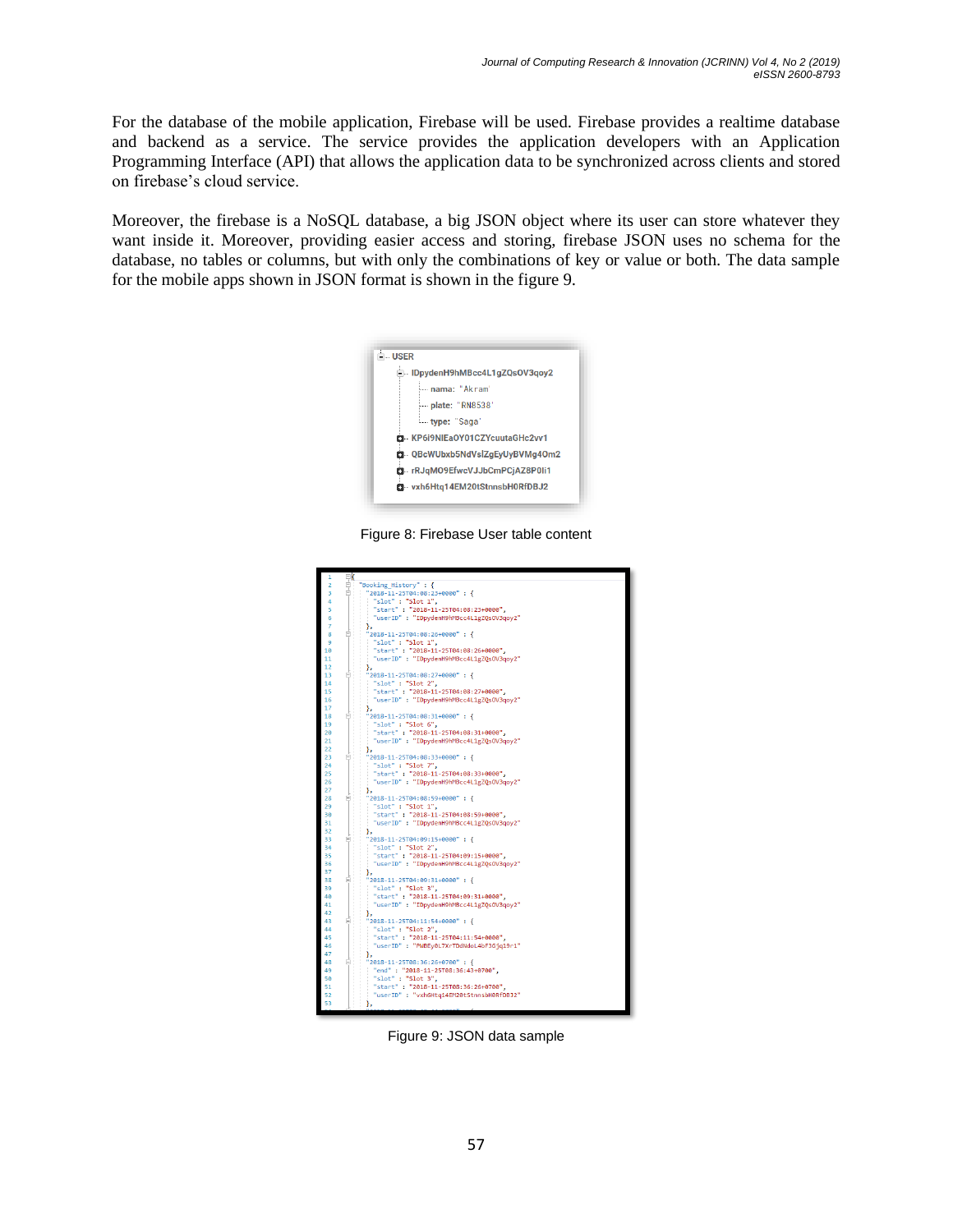Android Studio is the software used mostly for the development process. The software support C++, Java and Kotlin programming languages. In this prototype development, the programming languages used is Java.

In this paper, the development process highlighted is the User-sign in functionality. User authentication used for the system is provided by firebase API, integrated with the Android Studio codes. By using their API, the user needs to enter valid email and password where the minimum length is 6 characters.

| Sign-in providers<br>Provider | <b>Status</b> |  |
|-------------------------------|---------------|--|
| Email/Password                | Enabled       |  |
| t. Phone                      | Disabled      |  |
| G Google                      | Disabled      |  |
| Play Games                    | Disabled      |  |
| Facebook                      | Disabled      |  |
| Twitter                       | Disabled      |  |
| $\Omega$ GitHub               | Disabled      |  |
| & Anonymous                   | Disabled      |  |

Figure 10: Firebase sign-in method API

Figure below shows the registration process. Besides the email icon, the user also needs to key-in their valid email. Then, below the email is where the user keys-in the password. In addition, for security purposes, each password character typed will be replaced with symbol "\*".



Figure 11: Registration process

Next, after the user inserts their email and password and taping on the register button, a progress dialog will appear to notify the user that the system is registering them as a user. Hence, the user now has the authentication to use the system as showed in figure below – interface is provided by the Firebase API.